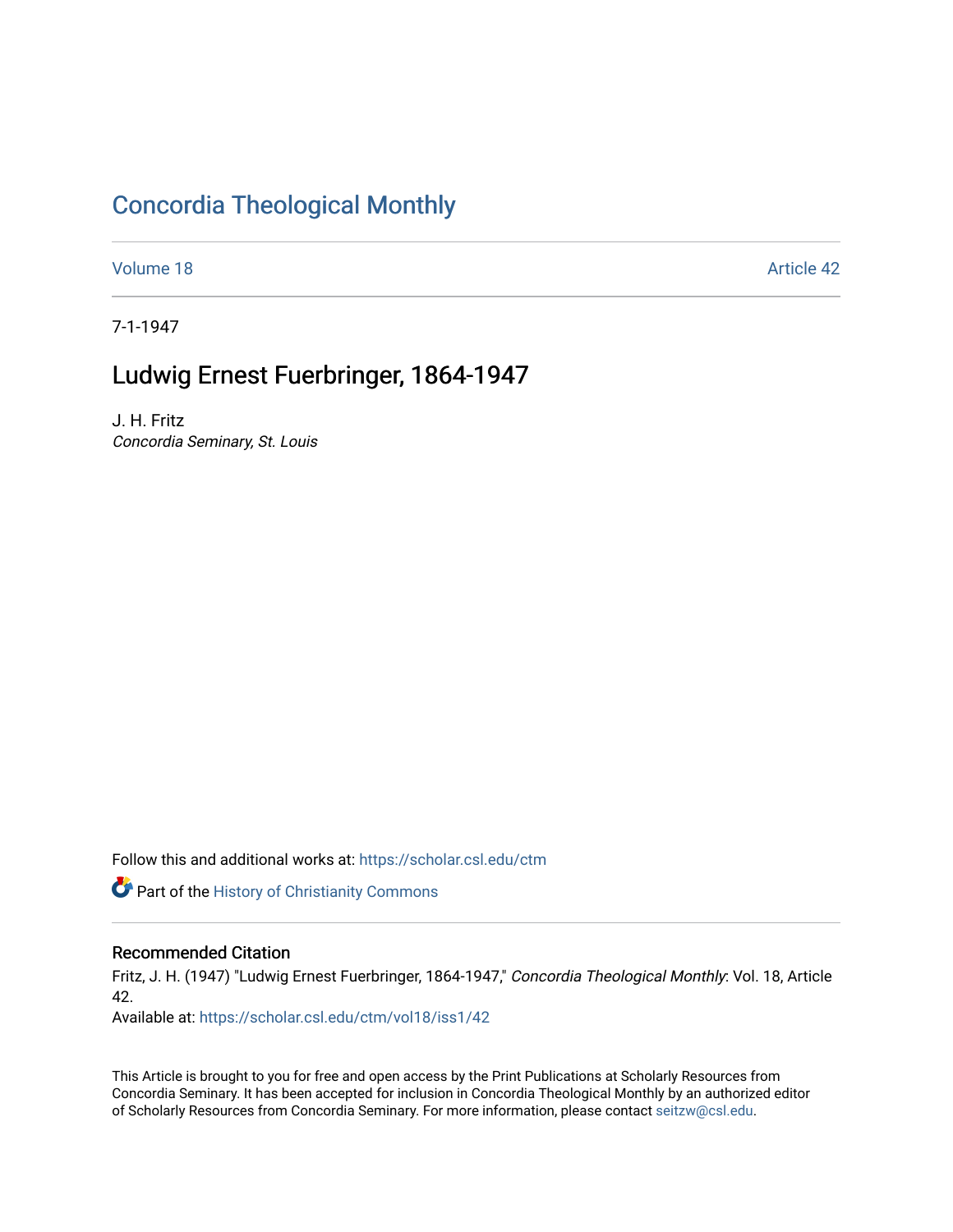Fritz: Ludwig Ernest Fuerbringer, 1864-1947

# *Concordia, Theological Monthly*

### Vol. **XVIII** JULY, 1947 No. 7

1

### Ludwig Ernest Fuerbringer, 1864–1947

In the early morning of Tuesday, May 6, the Lord called Dr. Ludwig Ernest Fuerbringer to his eternal rest. More than fourscore years he was permitted to live and labor on this earth. His ministerial training he received at Concordia College, Fort Wayne, and at Concordia Seminary, St. Louis. After a pastorate at Frankenmuth, Mich., from 1885 to 1893, he served on the faculty of Concordia Seminary, St. Louis, for a period of fifty years. The theological faculty of our sister synod in Australia honored him with the degree of Doctor of Divinity, and Valparaiso with the degree of Doctor of Letters. Besides his work in the classroom at the Seminary, he for more than forty-five years (1896-1912; 1917-1947), until a few weeks before his departure, edited Der Lutheraner. Most conscientiously and diligently he devoted himself to these two tasks as his life's chief work. For many years he was Synod's Corresponding Secretary for Foreign Relations; President of the Synodical Conference; he also served on synodical boards, such as the Board of Foreign Missions, the Committee on Constitutional Matters, the Committee on Higher Education, and the Committee of Hymnology and Liturgics. For many years he edited Synod's *Statistical Yearbook*. He also edited *Dr. Walthers* Briefe, Men and Missions Series, Die evangelischen Perikopen des Kirchenjahrs, two editions of M. Guenther, *Populaere Symbolik.* Among his own writings may be mentioned: *Theologiache* HeT' meneutik, Liturgik, Einleitung in das Alte Testament, Einleitung in das Neue Testament, a brief commentary on the Book of Job, and *Eighty Eventful Years* (his autobiography). Dr. Fuerbringer was a frequent contributor to *Lehre und Wehre* and to its successor, the CONCORDIA TmoLOCICAL MoNTRLY, to which he contributed the following articles:

Paulus in Athen. I, 735 ff.; 804 ff. Dr. F. Bente als Theolog. II, 416 ff.

31

Published by Scholarly Resources from Concordia Seminary, 1947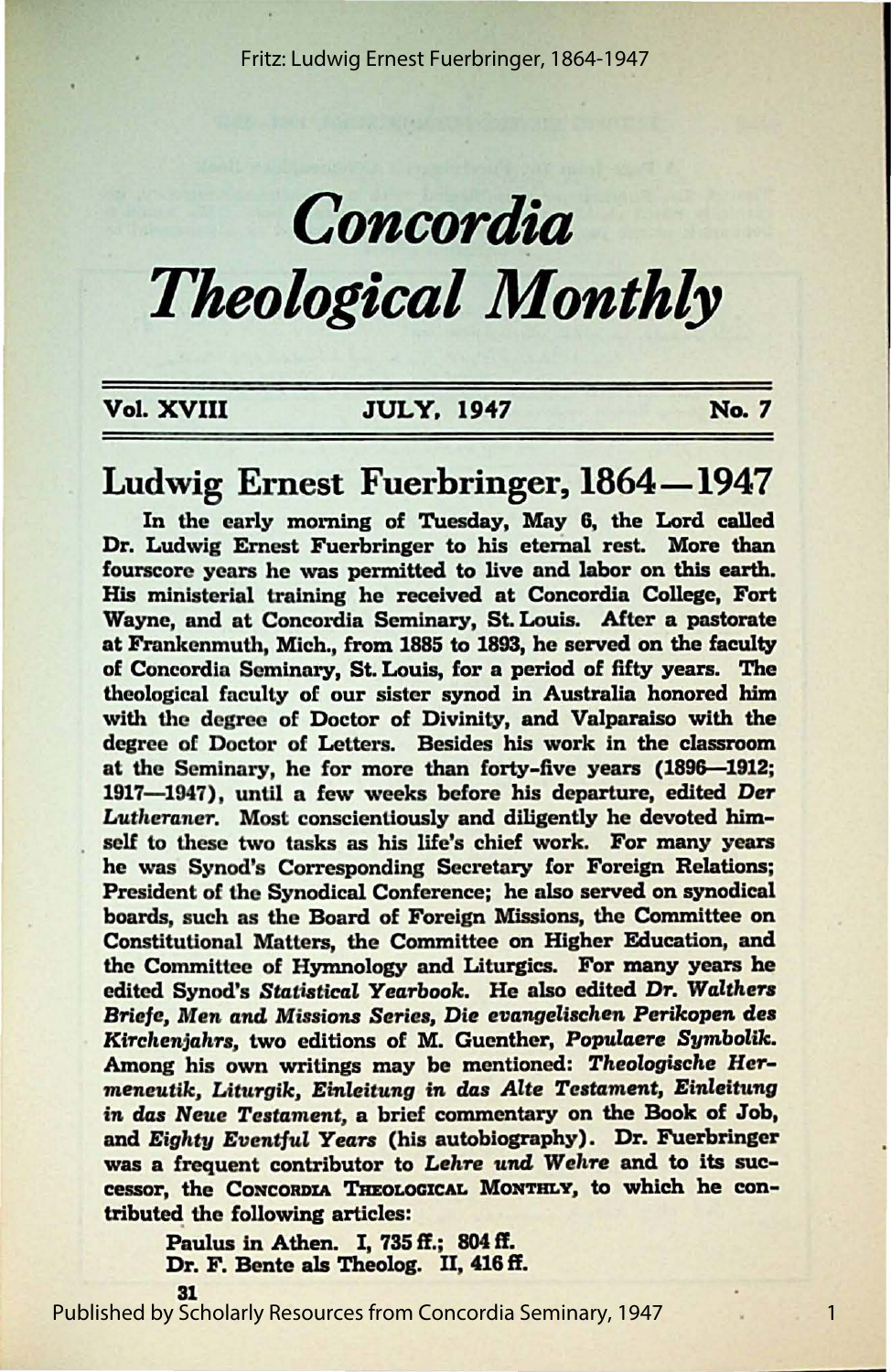### Concordia Theological Monthly, Vol. 18 [1947], Art. 42

#### 482 **LUDWIG ERNEST FUERBRINGER, 1864-1947**

#### A Page from Dr. Fuerbringer's Commonplace Book

Though Dr. Fuerbringer was blessed with a phenomenal memory, he carefully noted choice morsels in his commonplace book. We found a bookmark at the page which is herewith reproduced as a memorial to a Christian scholar

a Jadermann bat die Bflied, seinem Leben so oiel Babendaug.<br>wat bakelt yn geben, als möglich ist: Enech Carling Work, das er auf J. Titalblack 5. Werker Die gaung Noten ruft as was no! appeted der aufklänung, im Kiellig. . Wenne mer meine anne Seele gerettet und bewehrt wird ! a. v. Harless in Bergel, Sounds grandacture, C. T. W. aport d. Was 1933  $2.317.$ " John weiß, was absiedlich stocker beibt, ich weiß, wie ich studen Yoursdelich's was dick beweaf, in derives therefore Schoene, -Dock Gändig der Gott den kleinen Jerlissel ein geht. Er ist dain bester Freund, der alleget dich versleht. die Hand, die aus der Vaakt den Kelch mir reicht, Den meine Lippen beden zu berühmen,<br>Die Hand, die mit dere Weg ins Dunkel zeigt, Geburt und Grat sin entiger Meer. C. a. Wilkus. a. 7. K.K. 66(1933) hismani solle donitions sain als die salabeten, die das Theone is ihre pour line das die salabeten, die das Theone Konte der eine folgende mit den plante der eine folgen der der sich der plante der der Theone der The Barry Ko. 12, p. 275  $J_{\alpha}$ .  $u_{a}$ ,  $i_{s}$ ,  $\beta$ ,  $350$ .

https://scholar.csl.edu/ctm/vol18/iss1/42